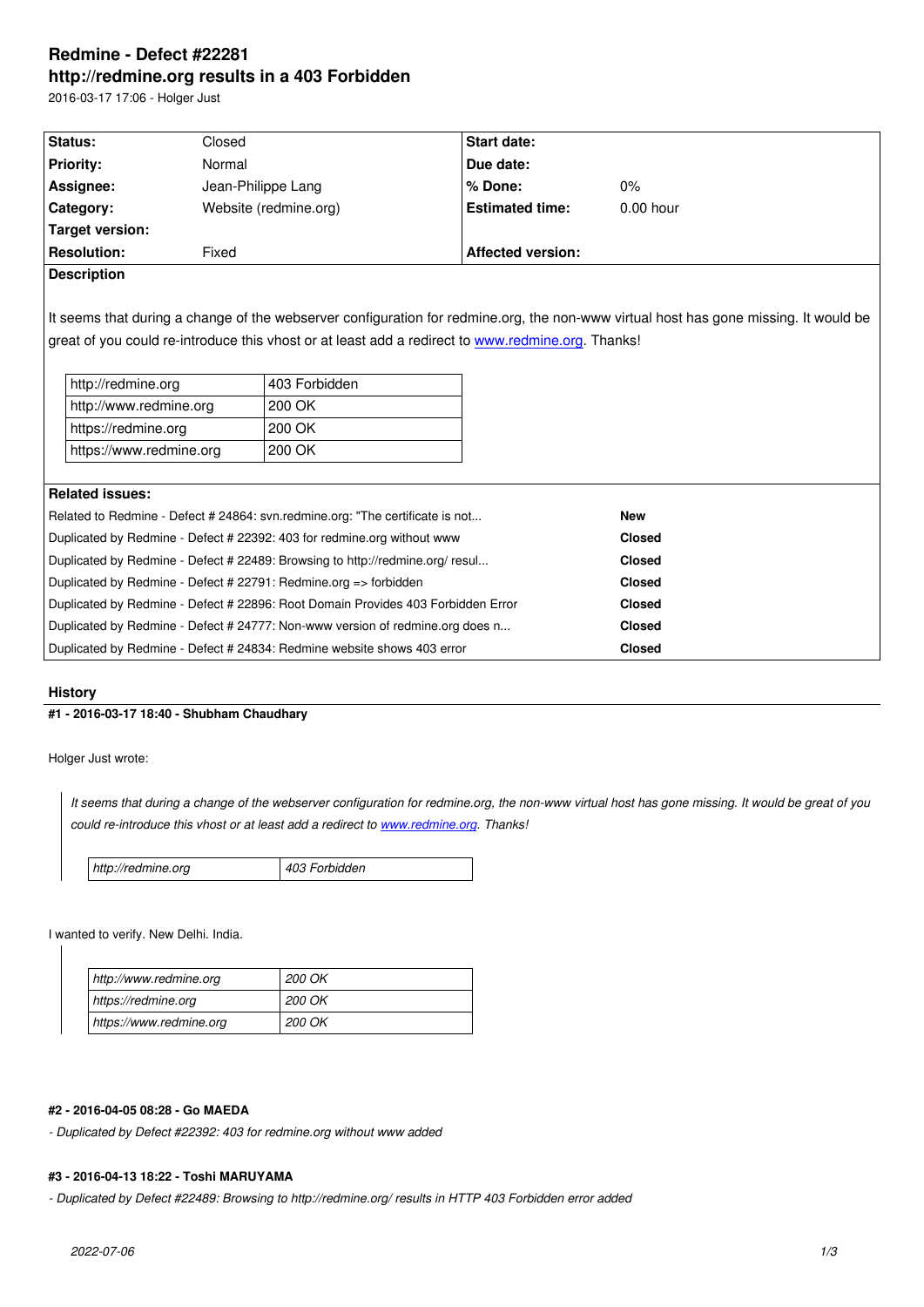#### *- Duplicated by Defect #22791: Redmine.org => forbidden added*

#### **#5 - 2016-05-18 12:19 - John Leach**

when searching for the term "redmine" using the duckduckgo search engine, http://redmine.org is listed as the first result as the "official site" (which then goes to the 403 forbidden site). So this is quite a bad experience for some people! Arguably ddg should fix this, but presumably they scraped it from somewhere else, so I guess the url is out there.

## **#6 - 2016-05-25 13:30 - Toshi MARUYAMA**

*- Duplicated by Defect #22896: Root Domain Provides 403 Forbidden Error added*

#### **#7 - 2017-01-08 01:19 - Go MAEDA**

*- Duplicated by Defect #24777: Non-www version of redmine.org does not work added*

# **#8 - 2017-01-15 12:27 - Toshi MARUYAMA**

*- Duplicated by Defect #24834: Redmine website shows 403 error added*

### **#9 - 2017-01-18 20:20 - Toshi MARUYAMA**

*- Related to Defect #24864: svn.redmine.org: "The certificate is not issued by a trusted authority" added*

### **#10 - 2017-01-31 09:35 - Aleksandar Pavic**

Well since redmine.org is served by apache here is Apache's .htaccess file that I use which is SEO friendly and works in every case, redirecting users from non-www to www, and forcing SSL:

<IfModule mod\_rewrite.c> RewriteEngine On RewriteCond %{HTTP\_HOST} !^www\. RewriteRule ^(.\*)\$ https://www.%{HTTP\_HOST}/\$1 [R=301,L] </IfModule>

You just need to enable mod-rewrite.

# **#11 - 2017-02-01 03:23 - Toshi MARUYAMA**

+1 forcing SSL. I don't want to log-in to redmine.org on free Wi-Fi area.

### **#12 - 2017-05-22 14:41 - Fernando Hartmann**

I just realized that http://redmine.org is now returning HTTP 302

~\$ curl -v http://redmine.org

- \* Rebuilt URL [to: http://redmine.o](http://redmine.org)rg/
- \* Trying 46.4.36.71...
- \* Connected to redmine.org (46.4.36.71) port 80 (#0)
- > GET / HTTP/1.1